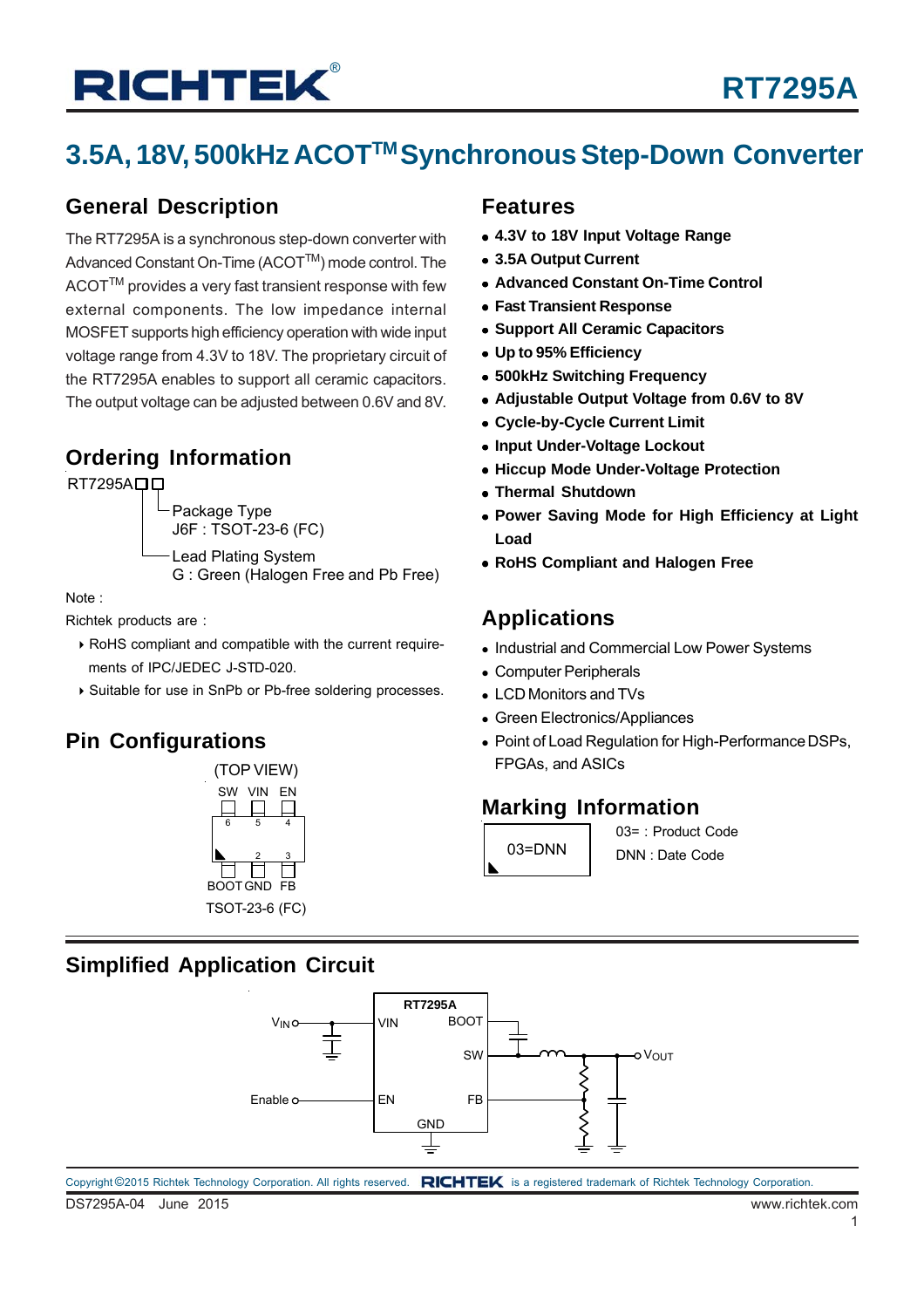

### **Functional Pin Description**

| Pin No. | <b>Pin Name</b> | <b>Pin Function</b>                                                                                                                                                    |
|---------|-----------------|------------------------------------------------------------------------------------------------------------------------------------------------------------------------|
|         | <b>BOOT</b>     | Bootstrap Supply for High-Side Gate Driver. Connect a $0.1\mu$ F ceramic capacitor<br>between the BOOT and SW pins.                                                    |
| っ       | <b>GND</b>      | Power Ground.                                                                                                                                                          |
| 3       | <b>FB</b>       | Feedback Voltage Input. The pin is used to set the output voltage of the converter<br>via a resistive divider. The converter regulates $V_{FB}$ to 0.6V                |
| 4       | EN              | Enable Control Input. Connect EN to a logic-high voltage to enable the IC or to a<br>logic-low voltage to disable. Do not leave this high impedance input unconnected. |
| 5       | <b>VIN</b>      | Power Input. The input voltage range is from 4.3V to 18V. Must bypass with a<br>suitable large ceramic capacitor at this pin.                                          |
| 6       | <b>SW</b>       | Switch Node. Connect to external L-C filter.                                                                                                                           |

### **Function Block Diagram**



### **Operation**

The RT7295A is a synchronous step-down converter with advanced constant on-time control mode. Using the ACOT control mode can reduce the output capacitance and fast transient response. It can minimize the component size without additional external compensation network.

### **Current Protection**

The inductor current is monitored via the internal switches cycle-by-cycle. Once the output voltage drops under UV threshold, the RT7295A will enter hiccup mode.

### **UVLO Protection**

To protect the chip from operating at insufficient supply voltage, the UVLO is needed. When the input voltage of VIN is lower than the UVLO falling threshold voltage, the device will be lockout.

### **Thermal Shutdown**

When the junction temperature exceeds the OTP threshold value, the IC will shut down the switching operation. Once the junction temperature cools down and is lower than the OTP lower threshold, the converter will autocratically resume switching.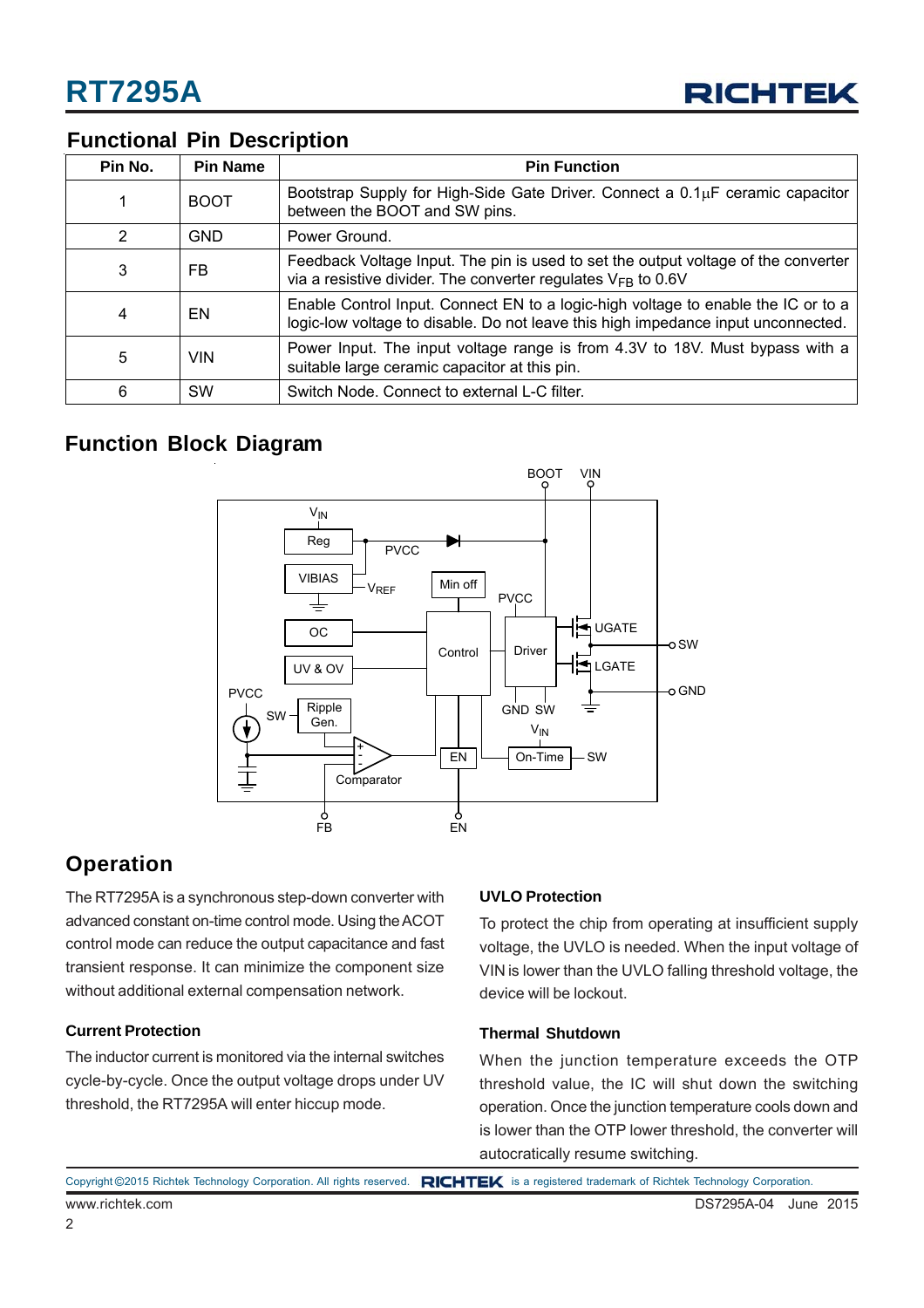## **Absolute Maximum Ratings** (Note 1)

| • Power Dissipation, $P_D @ T_A = 25^{\circ}C$ |  |
|------------------------------------------------|--|
|                                                |  |
| • Package Thermal Resistance (Note 2)          |  |
|                                                |  |
|                                                |  |
|                                                |  |
|                                                |  |
|                                                |  |
| • ESD Susceptibility (Note 3)                  |  |
|                                                |  |

## **Recommended Operating Conditions** (Note 4)

### **Electrical Characteristics**

( $V_{IN}$  = 12V, T<sub>A</sub> = 25°C, unless otherwise specified)

| <b>Parameter</b>                                         |            | Symbol            | <b>Test Conditions</b>       | Min               | <b>Typ</b> | <b>Max</b> | Unit      |  |
|----------------------------------------------------------|------------|-------------------|------------------------------|-------------------|------------|------------|-----------|--|
| <b>Shutdown Current</b>                                  |            | <b>I</b> SHDN     | $V_{EN} = 0V$                | --                |            | 4          | μA        |  |
| <b>Quiescent Current</b>                                 |            | lQ                | $V_{EN}$ = 2V, $V_{FB}$ = 1V | --                | 0.5        | --         | mA        |  |
|                                                          | High-Side  | $R_{DS(ON)}$ H    | $V_{\text{BOOT-SW}}$ = 4.8V  | --                | 90         | 105        | $m\Omega$ |  |
| Switch-On Resistance                                     | Low-Side   | $RDS(ON)$ _L      | $V_{IN} = 5V$                | --                | 45         | 65         |           |  |
| <b>Current Limit</b>                                     |            | <b>ILIM</b>       | <b>Valley Current</b>        | 3.7               | 4.4        | 5          | A         |  |
| <b>Oscillator Frequency</b>                              |            | fsw               |                              | --                | 500        | --         | kHz       |  |
| Maximum Duty Cycle                                       |            | $D_{MAX}$         |                              | --                | 90         |            | $\%$      |  |
| Minimum On-Time                                          |            | ton               |                              | --                | 60         | --         | ns        |  |
| Feedback Threshold Voltage                               |            | <b>VFB</b>        | In CCM Mode                  | 591               | 600        | 609        | mV        |  |
|                                                          | Logic-High | $V_{EN_H}$        |                              | 1.5               | $-$        | --         | $\vee$    |  |
| <b>EN Input Threshold</b>                                | Logic-Low  | V <sub>EN_L</sub> |                              | --                |            | 0.4        |           |  |
| <b>VIN Under-Voltage Lockout</b><br>Threshold            |            | VUVLO             | $V_{\mathsf{IN}}$ Rising     | 3.55              | 3.9        | 4.25       | $\vee$    |  |
| VIN Under-Voltage Lockout<br><b>Threshold Hysteresis</b> |            |                   |                              | $\hspace{0.05cm}$ | 340        | --         | mV        |  |
| Soft-Start Time                                          |            | tss               |                              | --                | 800        |            | μS        |  |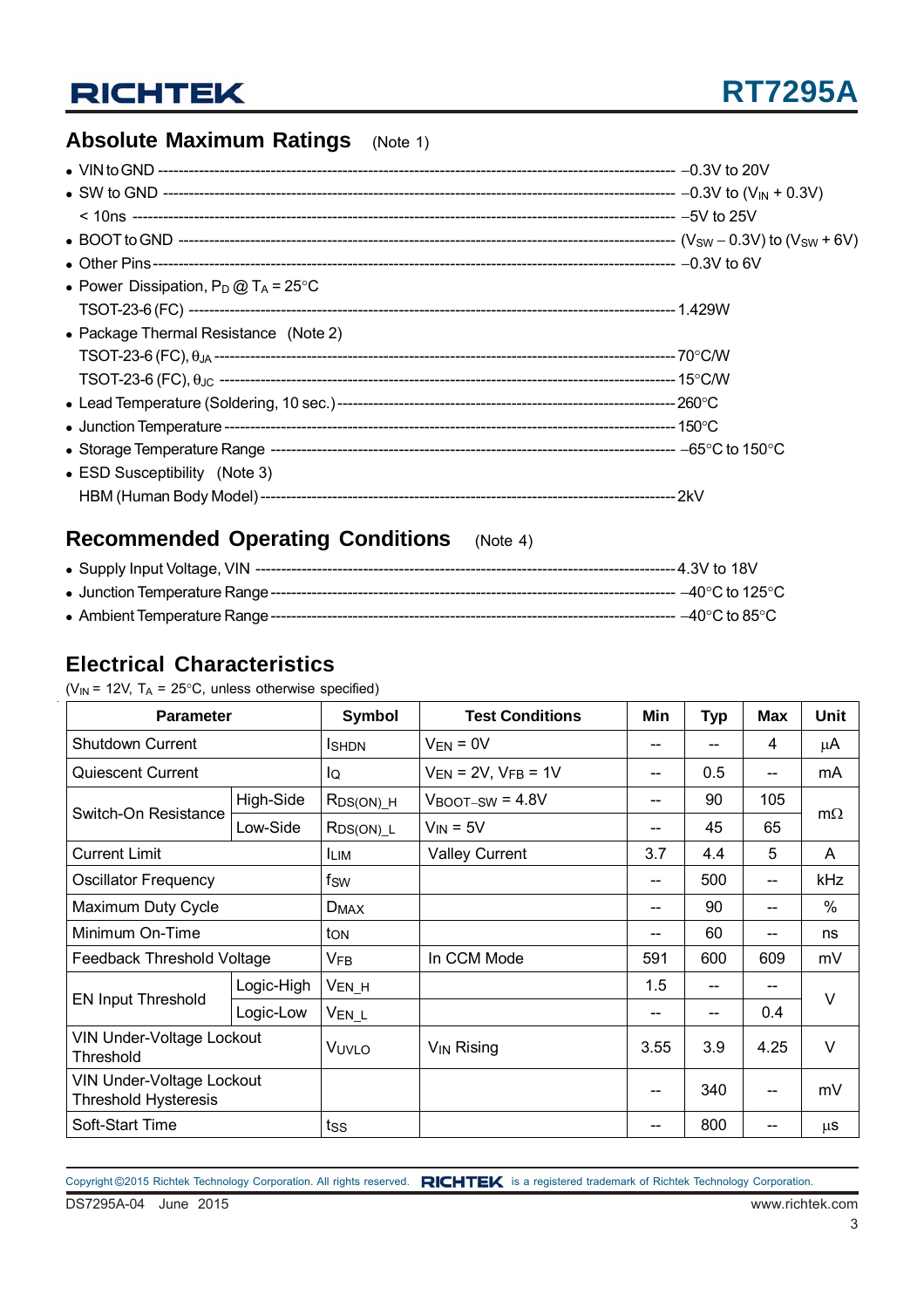## **RT7295A**



| <b>Parameter</b>                      | Symbol                   | <b>Test Conditions</b>       | Min   | <b>Typ</b> | Max | Unit        |
|---------------------------------------|--------------------------|------------------------------|-------|------------|-----|-------------|
| <b>Thermal Shutdown Threshold</b>     | $T_{SD}$                 |                              | --    | 160        | --  | °C          |
| <b>Thermal Shutdown Hysteresis</b>    | $\Delta$ T <sub>SD</sub> |                              | $- -$ | 20         | --  | $^{\circ}C$ |
| V <sub>OUT</sub> Discharge Resistance | <b>RDISCHG</b>           | $EN = 0V$ , $V_{OUT} = 0.5V$ |       | 50         | 100 | $\Omega$    |
| Output Under-Voltage Trip             |                          | <b>UVP Detect</b>            | 70    | 75         | 80  | $\%$        |
| Threshold                             |                          | <b>Hysteresis</b>            | --    | 10         | --  |             |
| Output Under-Voltage Delay<br>Time    |                          |                              | $- -$ | 250        | $-$ | μS          |

**Note 1.** Stresses beyond those listed "Absolute Maximum Ratings" may cause permanent damage to the device. These are stress ratings only, and functional operation of the device at these or any other conditions beyond those indicated in the operational sections of the specifications is not implied. Exposure to absolute maximum rating conditions may affect device reliability.

**Note 3.** Devices are ESD sensitive. Handling precaution is recommended.

**Note 4.** The device is not guaranteed to function outside its operating conditions.

**Note 2.**  $θ_{JA}$  is measured at T<sub>A</sub> = 25°C on a high effective thermal conductivity four-layer test board per JEDEC 51-7.  $θ_{JC}$  is measured at the top of the package.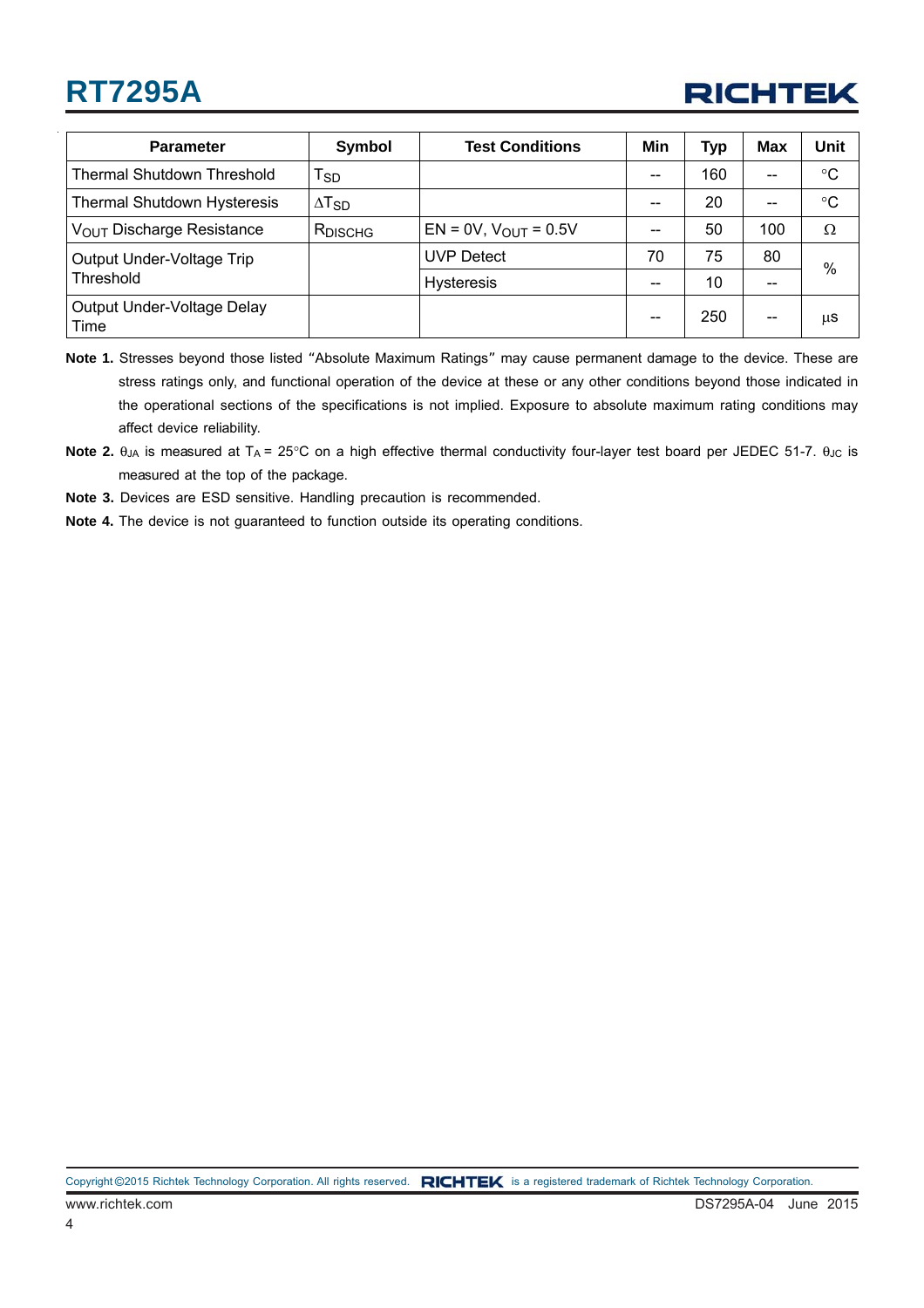## **Typical Application Circuit**



|  |  |  | Table 1. Suggested Component Values |  |
|--|--|--|-------------------------------------|--|
|--|--|--|-------------------------------------|--|

| $V_{OUT} (V)$ | $R1$ (k $\Omega$ ) | R2 (k) | $L(\mu H)$     | $C_{OUT}(\mu F)$ | $C_{FF}$ (pF) |
|---------------|--------------------|--------|----------------|------------------|---------------|
| 5             | 110                | 15     | 4.7            | $22 \times 2$    | 39            |
| 3.3           | 115                | 25.5   | 3.6            | $22 \times 2$    | 33            |
| 2.5           | 25.5               | 8.06   | 3.6            | $22 \times 2$    | <b>NC</b>     |
| 1.2           | 10                 | 10     | $\overline{2}$ | $22 \times 2$    | <b>NC</b>     |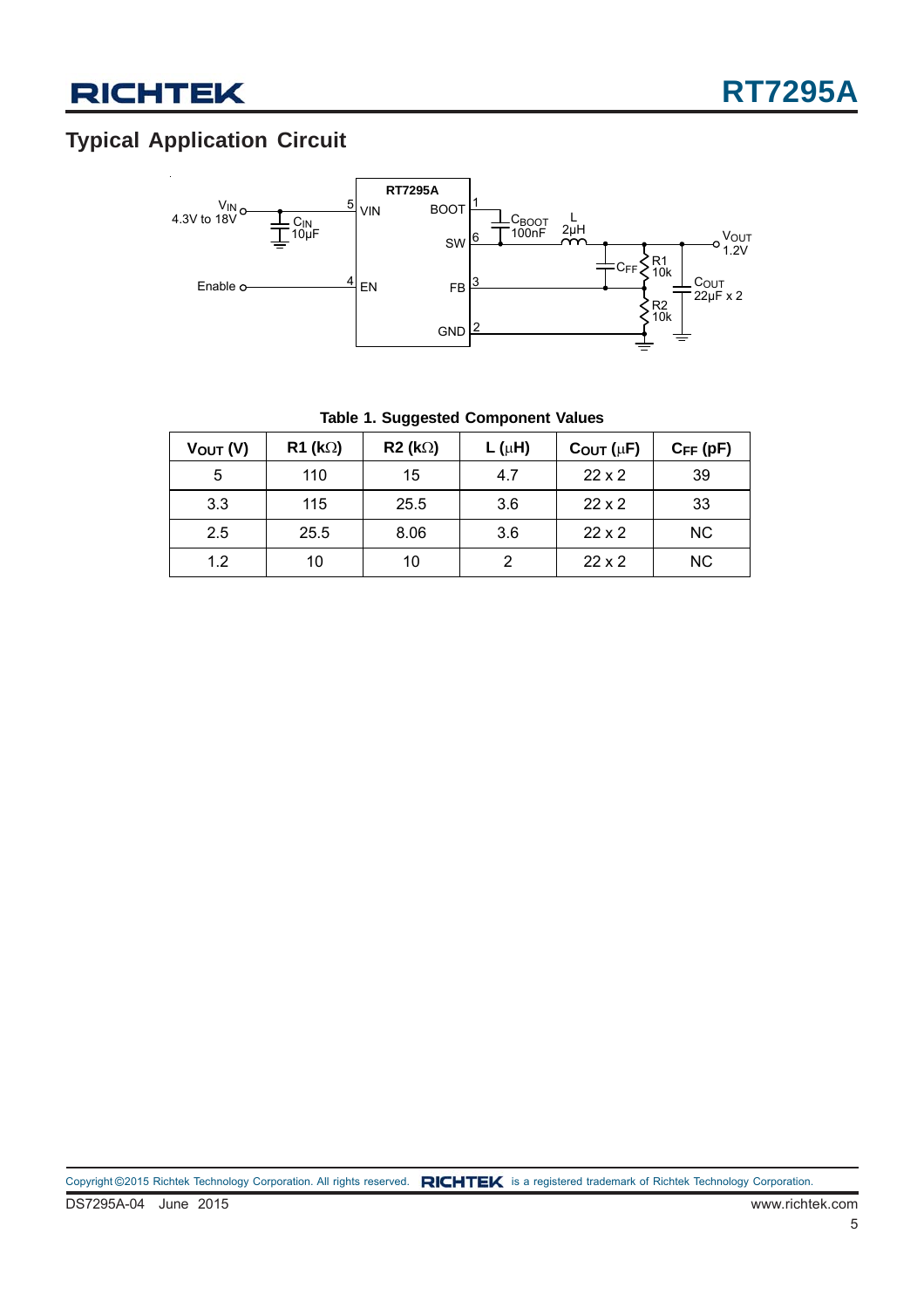





4 5 6 7 8 9 10 11 12 13 14 15 16 17 18 Input Voltage (V)

 $V_{\text{IN}}$  = 4.5V to 18V,  $V_{\text{OUT}}$  = 1.2V,  $I_{\text{OUT}}$  = 0.75A



**Reference Voltage vs. Temperature**



**Output Voltage vs. Load Current Switching Frequency vs. Input Voltage** 1.250 550 540 1.242 Switcing Frequency (kHz) 1.234 530 Switcing Frequency (kHz) Output Voltage (V) Output Voltage (V)  $V_{IN} = 18V$ 520 1.226  $V_{IN} = 12V$ 510 1.218  $V_{IN} = 9V$ 500 1.210 490 1.202 480 1.194 1.186 470 1.178 460  $V_{OUT} = 1.2V$  $V_{IN} = 4.5V$  to 18V,  $V_{OUT} = 1.2V$ ,  $I_{OUT} = 0.75A$ 450 1.170 4 6 8 10 12 14 16 18 0 0.5 1 1.5 2 2.5 3 3.5 Load Current (A) Input Voltage (V)



0.580 0.585 0.590 0.595 0.600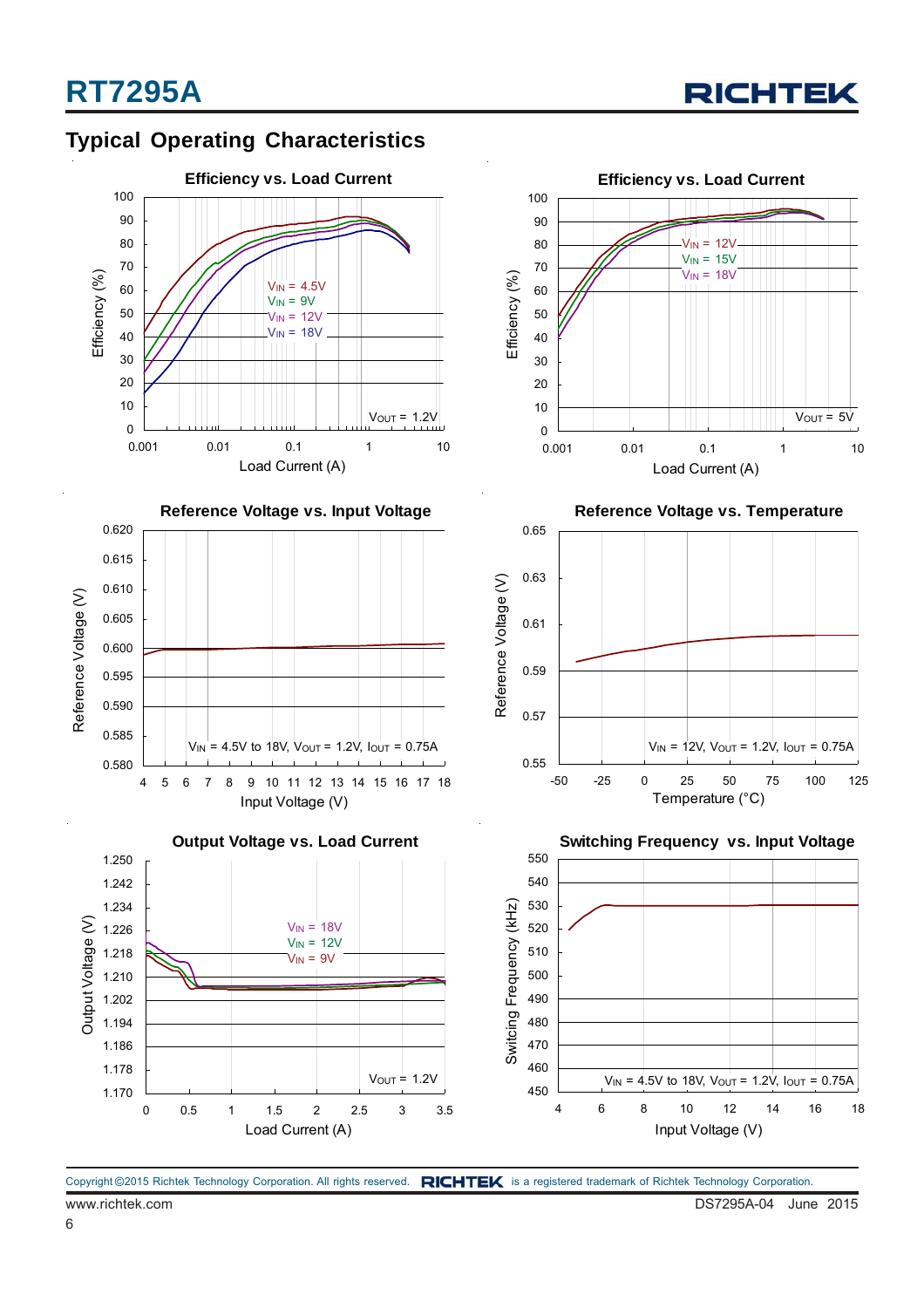

DS7295A-04 June 2015 www.richtek.com Copyright ©2015 Richtek Technology Corporation. All rights reserved. RICHTEK is a registered trademark of Richtek Technology Corporation.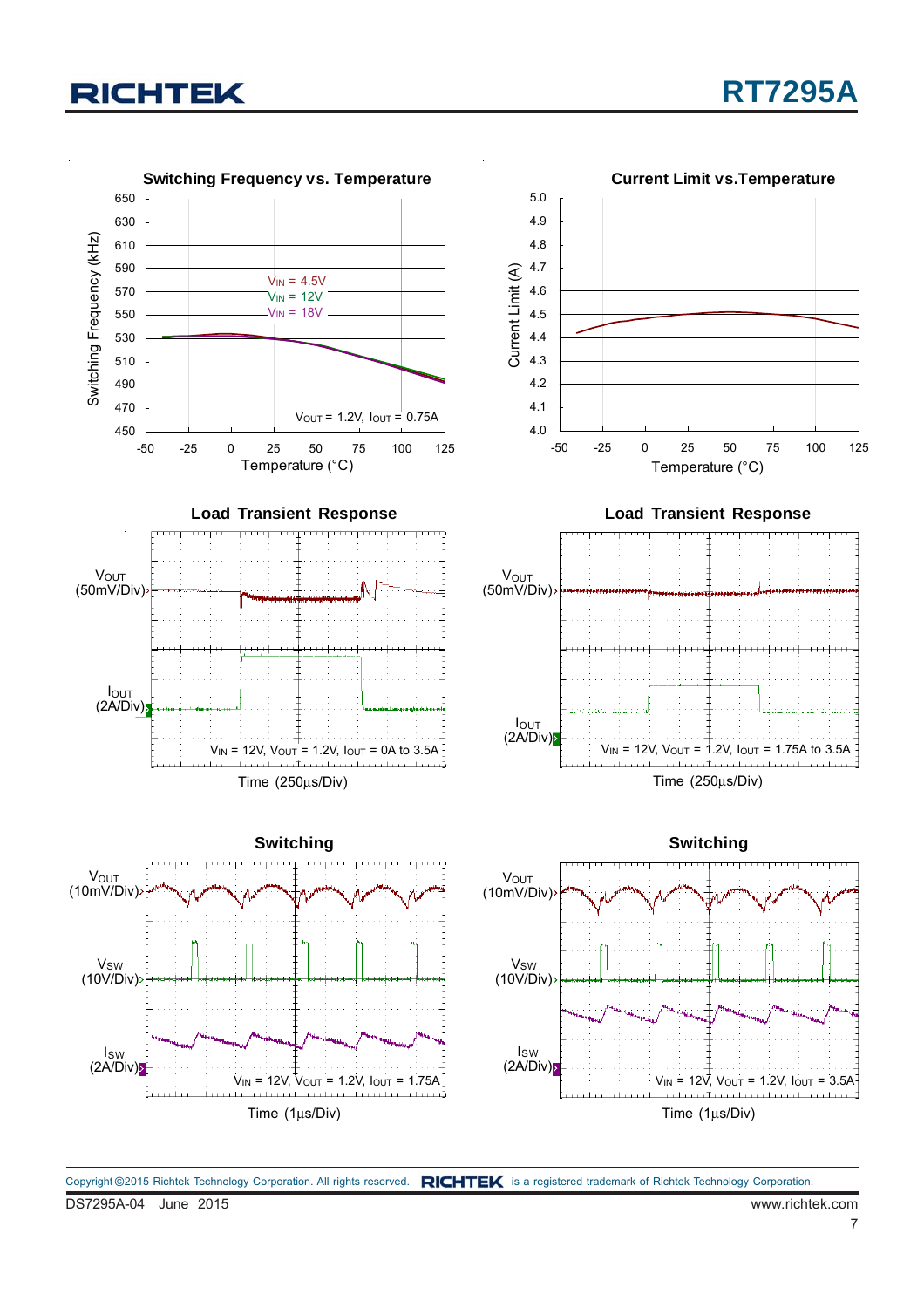









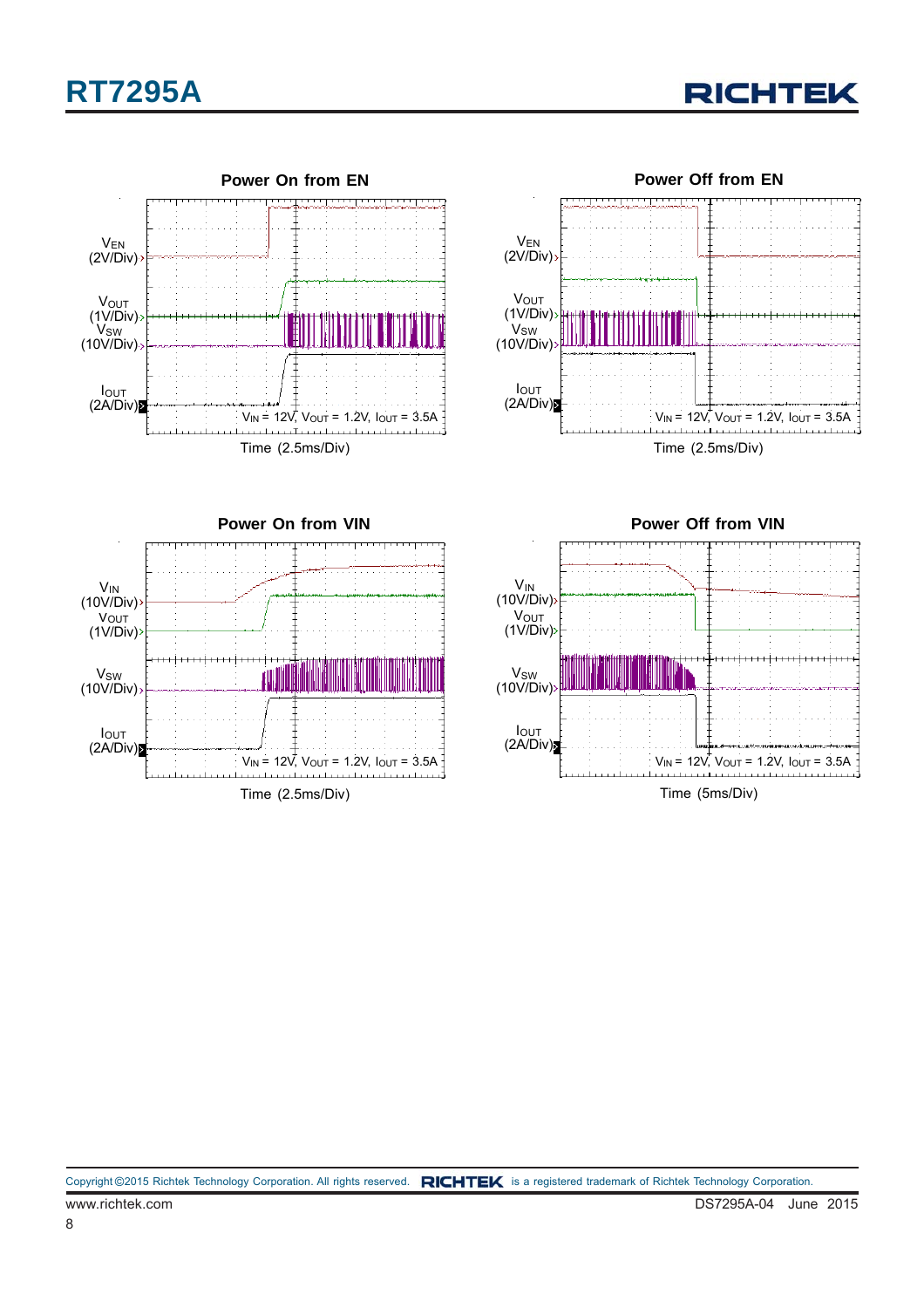### **Application information**

#### **Inductor Selection**

Selecting an inductor involves specifying its inductance and also its required peak current. The exact inductor value is generally flexible and is ultimately chosen to obtain the best mix of cost, physical size, and circuit efficiency. Lower inductor values benefit from reduced size and cost and they can improve the circuit's transient response, but they increase the inductor ripple current and output voltage ripple and reduce the efficiency due to the resulting higher peak currents. Conversely, higher inductor values increase efficiency, but the inductor will either be physically larger or have higher resistance since more turns of wire are required and transient response will be slower since more time is required to change current (up or down) in the inductor. A good compromise between size, efficiency, and transient response is to use a ripple current  $(\Delta I_L)$  about 20% to 40% of the desired full output load current. Calculate the approximate inductor value by selecting the input and output voltages, the switching frequency  $(f_{SW})$ , the maximum output current  $(I<sub>OUT(MAX)</sub>)$  and estimating a ΔIL as some percentage of that current.

$$
L = \frac{V_{OUT} \times (V_{IN} - V_{OUT})}{V_{IN} \times f_{SW} \times \Delta I_L}
$$

Once an inductor value is chosen, the ripple current  $(\Delta I_L)$ is calculated to determine the required peak inductor current.

$$
\Delta I_{L} = \frac{V_{OUT} \times (V_{IN} - V_{OUT})}{V_{IN} \times f_{SW} \times L}
$$

$$
I_{L(PEAK)} = I_{OUT(MAX)} + \frac{\Delta I_{L}}{2}
$$

$$
I_{L(VALLY)} = I_{OUT(MAX)} - \frac{\Delta I_{L}}{2}
$$

Considering the Typical Operating Circuit for 1.2V output at 3.5A and an input voltage of 12V, using an inductor ripple of 1.05A (30%), the calculated inductance value is :

$$
L = \frac{1.2 \times (12 - 1.2)}{12 \times 500 \text{kHz} \times 1.05} = 2 \mu \text{H}
$$

The ripple current was selected at 1.05A and, as long as we use the calculated 2μH inductance, that should be the actual ripple current amount. The ripple current and required peak current as below :

$$
\Delta I_{L} = \frac{1.2 \times (12 - 1.2)}{12 \times 500 \text{kHz} \times 2 \mu \text{H}} = 1.05 \text{A}
$$
  
and I\_{L(PEAK)} = 3.5 \text{A} + \frac{1.05}{2} = 4 \text{A}

Inductor saturation current should be chosen over IC's current limit.

### **Input Capacitor Selection**

The input filter capacitors are needed to smooth out the switched current drawn from the input power source and to reduce voltage ripple on the input. The actual capacitance value is less important than the RMS current rating (and voltage rating, of course). The RMS input ripple current (IRMS) is a function of the input voltage, output voltage, and load current :

$$
I_{RMS} = I_{OUT(MAX)} \times \frac{V_{OUT}}{V_{IN}} \sqrt{\frac{V_{IN}}{V_{OUT}} - 1}
$$

Ceramic capacitors are most often used because of their low cost, small size, high RMS current ratings, and robust surge current capabilities. However, take care when these capacitors are used at the input of circuits supplied by a wall adapter or other supply connected through long, thin wires. Current surges through the inductive wires can induce ringing at the RT7295A input which could potentially cause large, damaging voltage spikes at VIN. If this phenomenon is observed, some bulk input capacitance may be required. Ceramic capacitors (to meet the RMS current requirement) can be placed in parallel with other types such as tantalum, electrolytic, or polymer (to reduce ringing and overshoot).

Choose capacitors rated at higher temperatures than required. Several ceramic capacitors may be paralleled to meet the RMS current, size, and height requirements of the application. The typical operating circuit use 10μF and one 0.1μF low ESR ceramic capacitors on the input.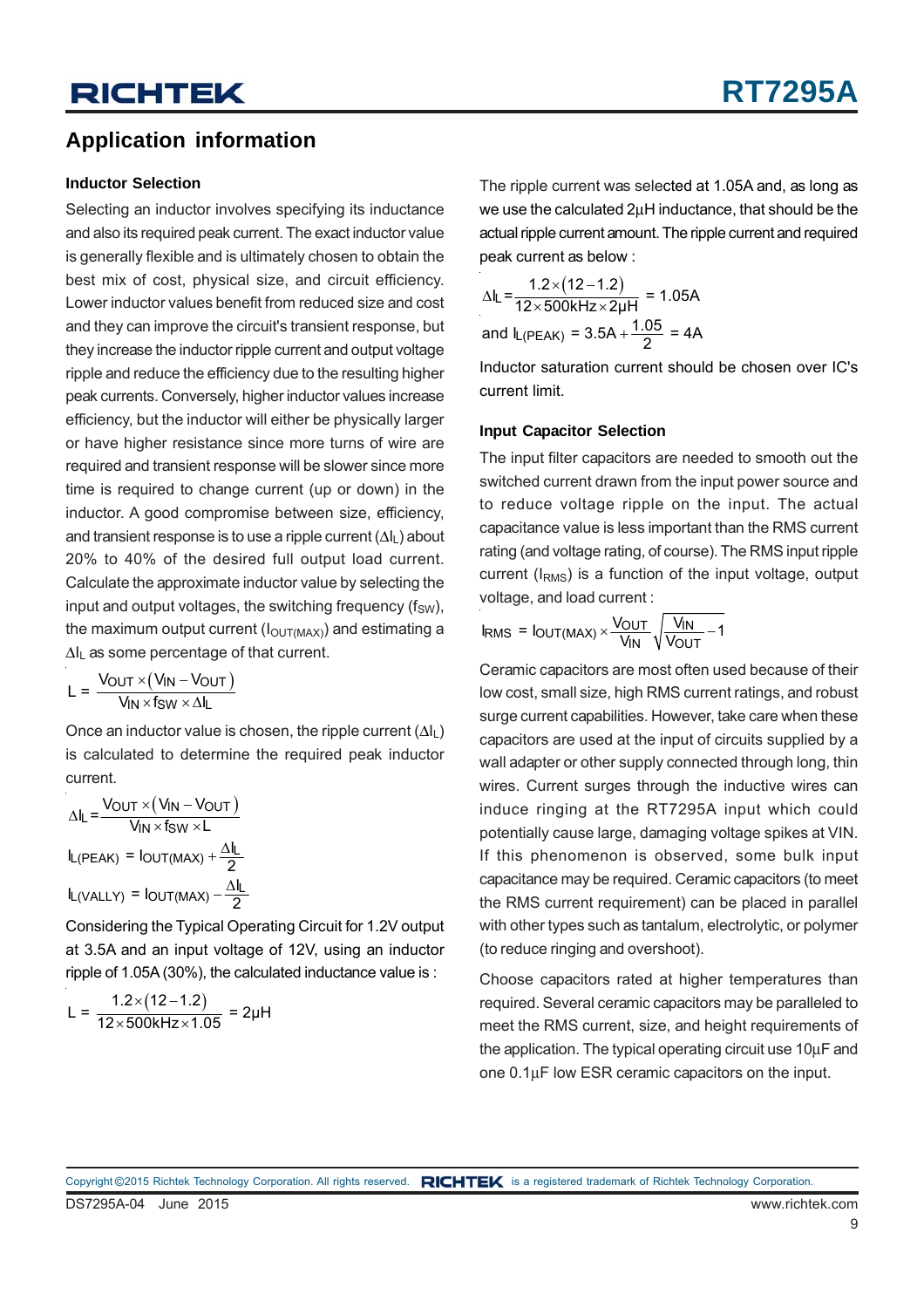## **RT7295A**

## RICHTEK

#### **Output Capacitor Selection**

The RT7295A is optimized for ceramic output capacitors and best performance will be obtained using them. The total output capacitance value is usually determined by the desired output voltage ripple level and transient response requirements for sag (undershoot on positive load steps) and soar (overshoot on negative load steps).

#### **Output Ripple**

Output ripple at the switching frequency is caused by the inductor current ripple and its effect on the output capacitor's ESR and stored charge. These two ripple components are called ESR ripple and capacitive ripple. Since ceramic capacitors have extremely low ESR and relatively little capacitance, both components are similar in amplitude and both should be considered if ripple is critical.

 $V_{\text{RIPPLE}} = V_{\text{RIPPLE(ESR)}} + V_{\text{RIPPLE(C)}}$ 

 $V_{\text{RIPPLE(ESR)}} = \Delta I_L \times R_{\text{ESR}}$ Δ  $V_{\sf RIPPLE(C)} = \frac{\Delta I_{\sf L}}{8 \times \text{C_{OUT}} \times \text{fsw}}$ 

For the Typical Operating Circuit for 1.2V output and an inductor ripple of 1.05A, with 2 x 22μF output capacitance each with about 5mΩ ESR including PCB trace resistance, the output voltage ripple components are :

 $V_{RIPPLE(ESR)} = 1.05A \times 2.5m\Omega = 2.625mV$  $V_{\text{RIPPLE(C)}} = \frac{1.05 \text{A}}{8 \times 44 \text{ }\text{F} \times 500 \text{kHz}} = 5.966 \text{mV}$  $V_{RIPPI F}$  = 2.625mV + 5.966mV = 8.591mV

#### **Output Transient Undershoot and Overshoot**

In addition to voltage ripple at the switching frequency, the output capacitor and its ESR also affect the voltage sag (undershoot) and soar (overshoot) when the load steps up and down abruptly. The ACOT transient response is very quick and output transients are usually small.

However, the combination of small ceramic output capacitors (with little capacitance), low output voltages (with little stored charge in the output capacitors), and low duty cycle applications (which require high inductance to get reasonable ripple currents with high input voltages) increases the size of voltage variations in response to very quick load changes. Typically, load changes occur slowly with respect to the IC's 500kHz switching frequency.

But some modern digital loads can exhibit nearly instantaneous load changes and the following section shows how to calculate the worst-case voltage swings in response to very fast load steps.

The output voltage transient undershoot and overshoot each have two components : the voltage steps caused by the output capacitor's ESR, and the voltage sag and soar due to the finite output capacitance and the inductor current slew rate. Use the following formulas to check if the ESR is low enough (typically not a problem with ceramic capacitors) and the output capacitance is large enough to prevent excessive sag and soar on very fast load step edges, with the chosen inductor value.

The amplitude of the ESR step up or down is a function of the load step and the ESR of the output capacitor :

#### $V_{ESR}$  STEP =  $\Delta I_{OUT}$  x R<sub>ESR</sub>

The amplitude of the capacitive sag is a function of the load step, the output capacitor value, the inductor value, the input-to-output voltage differential, and the maximum duty cycle. The maximum duty cycle during a fast transient is a function of the on-time and the minimum off-time since the  $ACOT^{TM}$  control scheme will ramp the current using on-times spaced apart with minimum off-times, which is as fast as allowed. Calculate the approximate on-time (neglecting parasitics) and maximum duty cycle for a given input and output voltage as :

$$
t_{ON} = \frac{V_{OUT}}{V_{IN} \times f_{SW}}
$$
 and  $D_{MAX} = \frac{t_{ON}}{t_{ON} + t_{OFF(MIN)}}$ 

The actual on-time will be slightly longer as the IC compensates for voltage drops in the circuit, but we can neglect both of these since the on-time increase compensates for the voltage losses. Calculate the output voltage sag as :

$$
V_{SAG} = \frac{L \times (\Delta I_{OUT})^2}{2 \times C_{OUT} \times (V_{IN(MIN)} \times D_{MAX} - V_{OUT})}
$$

The amplitude of the capacitive soar is a function of the load step, the output capacitor value, the inductor value and the output voltage :

$$
V_{\text{SOAR}} = \frac{L \times (\Delta I_{\text{OUT}})^2}{2 \times \text{C_{OUT}} \times \text{V_{OUT}}}
$$

Copyright ©2015 Richtek Technology Corporation. All rights reserved. RICHTEK is a registered trademark of Richtek Technology Corporation.

10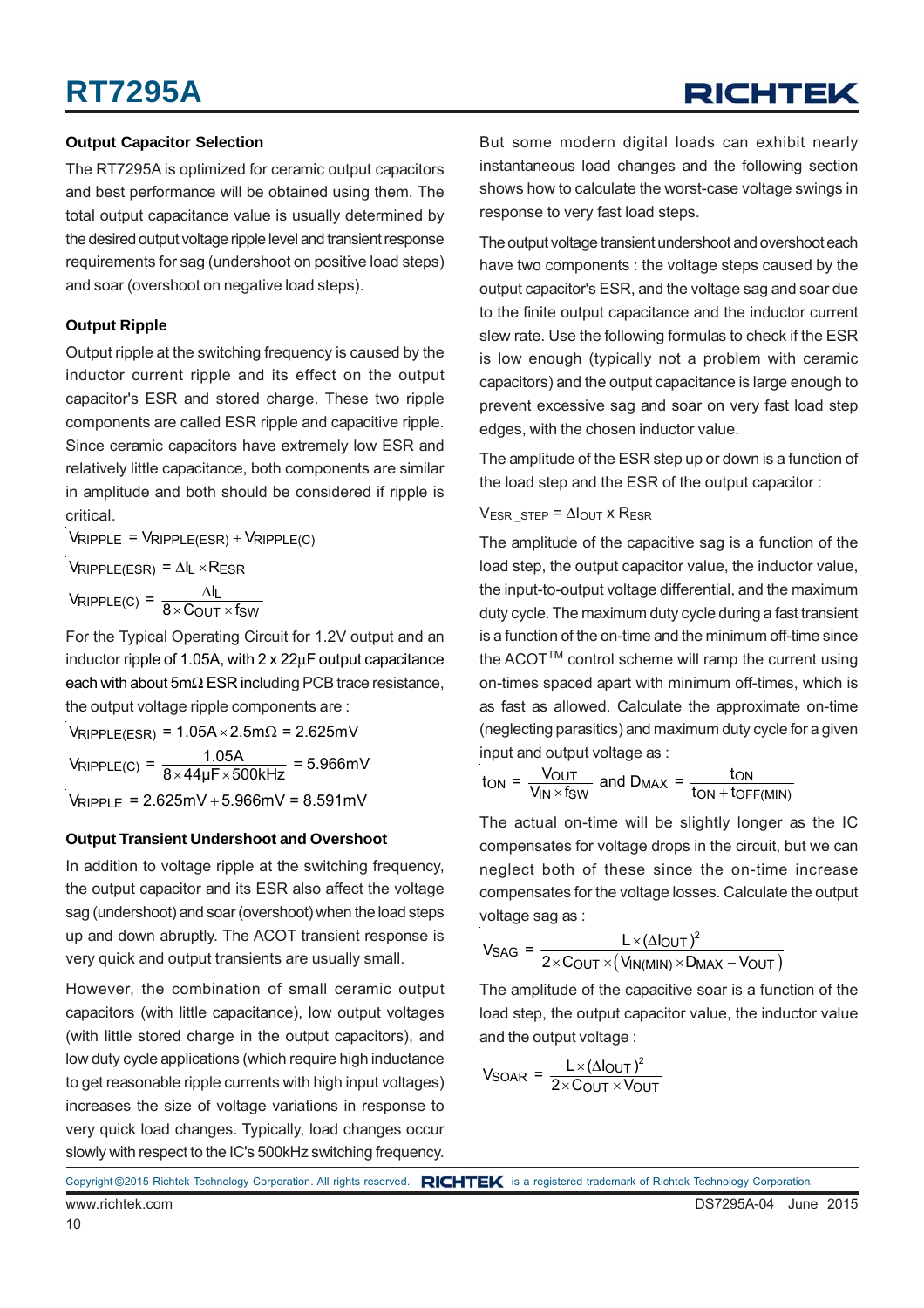### Feed-forward Capacitor (C<sub>ff</sub>)

The RT7295A is optimized for ceramic output capacitors and for low duty cycle applications. However for high-output voltages, with high feedback attenuation, the circuit's response becomes over-damped and transient response can be slowed. In high-output voltage circuits ( $V<sub>OUT</sub> > 3.3V$ ) transient response is improved by adding a small "feedforward" capacitor  $(C_f)$  across the upper FB divider resistor (figure 1), to increase the circuit's Q and reduce damping to speed up the transient response without affecting the steady-state stability of the circuit. Choose a suitable capacitor value that following below step.

 Get the BW the quickest method to do transient response form no load to full load. Confirm the damping frequency. The damping frequency is BW.



Figure 1.  $C_f$  Capacitor Setting

 $\triangleright$  C<sub>ff</sub> can be calculated base on below equation.

 $C_{\text{ff}} = \frac{1}{2 \times 3.1412 \times R1 \times BW \times 0.8}$ 

#### **Internal Soft-Start (SS)**

The RT7295A soft-start uses an internal soft-start time 800μs.

Following below equation to get the minimum capacitance range in order to avoid UV occur.

 $T = \frac{C_{\text{OUT}} \times V_{\text{OUT}} \times 0.6 \times 1.2}{(I_{\text{LIM}} - \text{Load Current}) \times 0.8}$  $T \le 800 \mu s$  $C_{OUT}$   $\times$   $V_{OUT}$   $\times$  0.6 $\times$ 1.2

#### **Enable Operation (EN)**

For automatic start-up the EN pin can be connected to  $V_{\text{IN}}$  through a 100kΩ resistor. Its large hysteresis band makes EN useful for simple delay and timing circuits. EN can be externally pulled to  $V_{IN}$  by adding a resistorcapacitor delay ( $R_{EN}$  and  $C_{EN}$  in Figure 2). Calculate the delay time using EN's internal threshold where switching operation begins (1.4V, typical).

An external MOSFET can be added to implement digital control of EN when no system voltage above 2V is available (Figure 3). In this case, a 100k $\Omega$  pull-up resistor, R<sub>EN</sub>, is connected between VIN and the EN pin. MOSFET Q1 will be under logic control to pull down the EN pin. To prevent enabling circuit when VIN is smaller than the VOUT target value or some other desired voltage level, a resistive voltage divider can be placed between the input voltage and ground and connected to EN to create an additional input under voltage lockout threshold (Figure 4).



Figure 2. External Timing Control



Figure 3. Digital Enable Control Circuit



Figure 4. Resistor Divider for Lockout Threshold Setting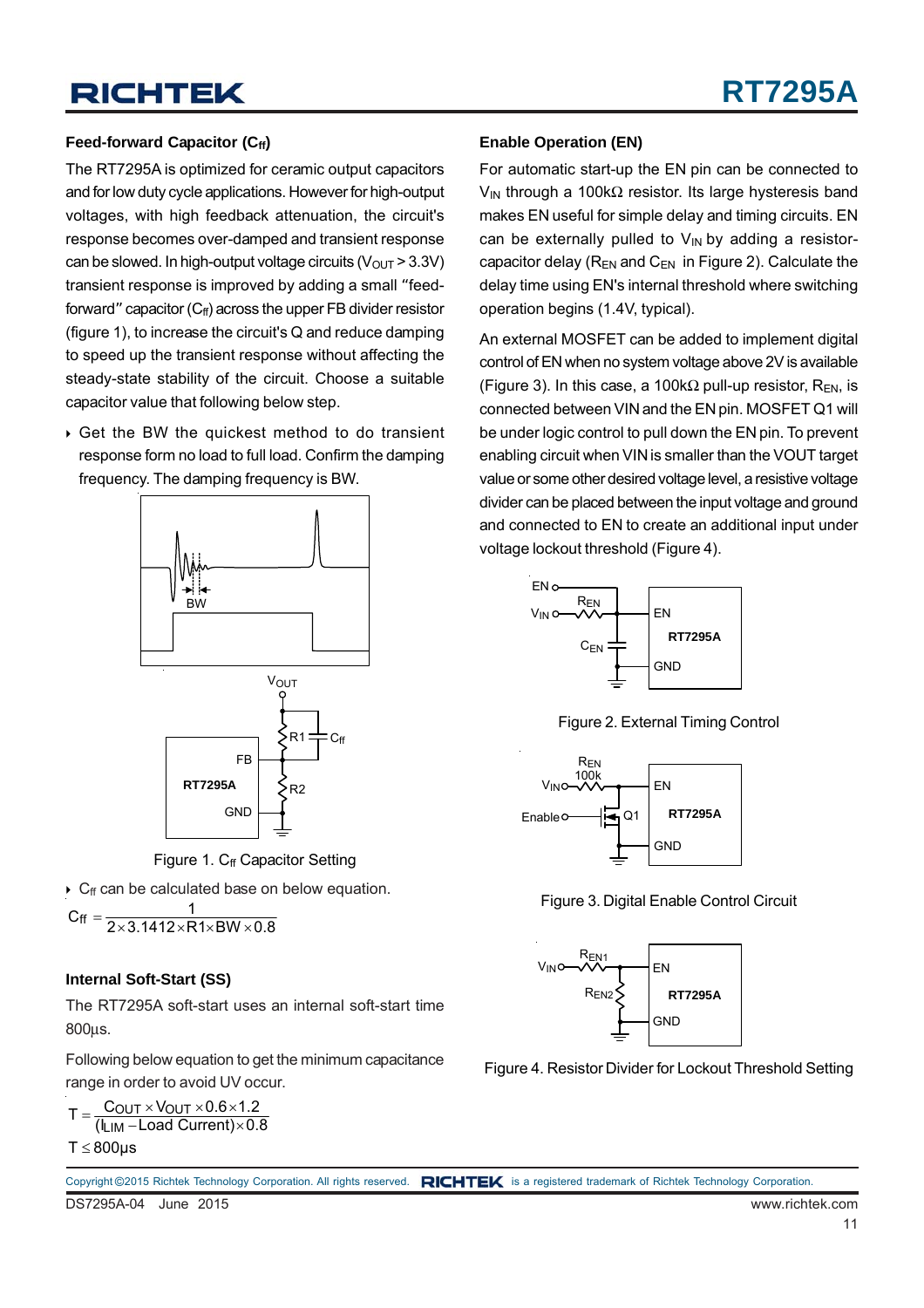### **Output Voltage Setting**

Set the desired output voltage using a resistive divider from the output to ground with the midpoint connected to FB. The output voltage is set according to the following equation :

 $V_{\text{OUT}} = 0.6 \times (1 + R1 / R2)$ 



Figure 5. Output Voltage Setting

Place the FB resistors within 5mm of the FB pin. Choose R2 between 10kΩ and 100kΩ to minimize power consumption without excessive noise pick-up and calculate R1 as follows :

$$
R1 = \frac{R2 \times (V_{OUT} - 0.6)}{0.6}
$$

For output voltage accuracy, use divider resistors with 1% or better tolerance.

### **External BOOT Bootstrap Diode**

When the input voltage is lower than 5.5V it is recommended to add an external bootstrap diode between VIN (or VINR) and the BOOT pin to improve enhancement of the internal MOSFET switch and improve efficiency. The bootstrap diode can be a low cost one such as 1N4148 or BAT54.

### **External BOOT Capacitor Series Resistance**

The internal power MOSFET switch gate driver is optimized to turn the switch on fast enough for low power loss and good efficiency, but also slow enough to reduce EMI. Switch turn-on is when most EMI occurs since  $V_{SW}$ rises rapidly. During switch turn-off, SW is discharged relatively slowly by the inductor current during the deadtime between high-side and low-side switch on-times. In some cases it is desirable to reduce EMI further, at the expense of some additional power dissipation. The switch turn-on can be slowed by placing a small  $($ <47Ω)

resistance between BOOT and the external bootstrap capacitor. This will slow the high-side switch turn-on and VSW's rise. To remove the resistor from the capacitor charging path (avoiding poor enhancement due to undercharging the BOOT capacitor), use the external diode shown in figure 6 to charge the BOOT capacitor and place the resistance between BOOT and the capacitor/diode connection.



Figure 6. External Bootstrap Diode

### **Over-Temperature Protection**

The RT7295A features an Over-Temperature Protection (OTP) circuitry to prevent from overheating due to excessive power dissipation. The OTP will shut down switching operation when junction temperature exceeds 160°C. Once the junction temperature cools down by approximately 20°C, the converter will resume operation. To maintain continuous operation, the maximum junction temperature should be lower than 125°C.

### **Under-Voltage Protection**

### **Hiccup Mode**

The RT7295A provides Hiccup Mode Under-Voltage Protection (UVP). When the VFB voltage drops below 0.4V, the UVP function will be triggered to shut down switching operation. If the UVP condition remains for a period, the RT7295A will retry automatically. When the UVP condition is removed, the converter will resume operation. The UVP is disabled during soft-start period.

### **Thermal Considerations**

For continuous operation, do not exceed absolute maximum junction temperature. The maximum power dissipation depends on the thermal resistance of the IC package, PCB layout, rate of surrounding airflow, and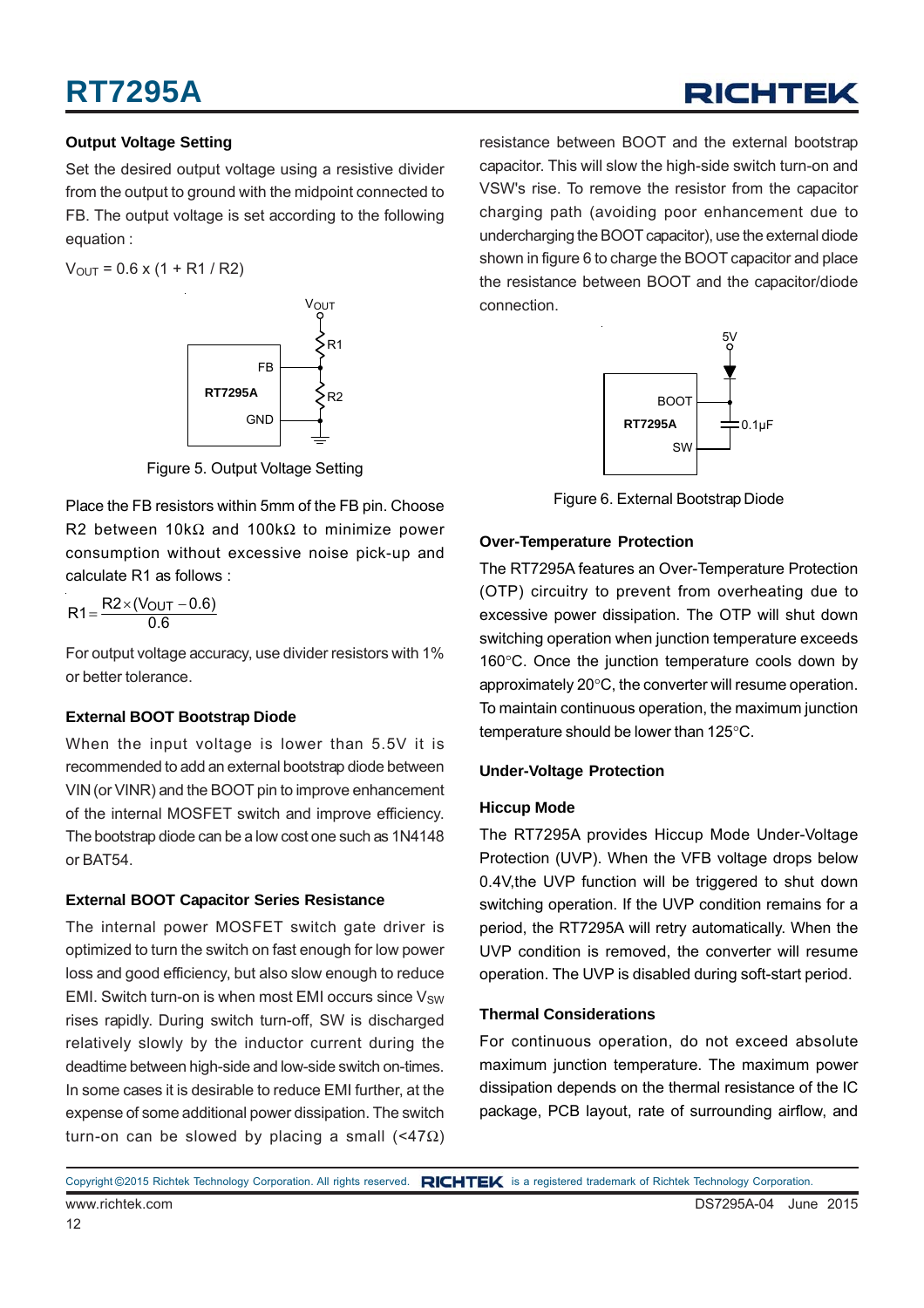## **RT7295**

difference between junction and ambient temperature. The maximum power dissipation can be calculated by the following formula :

 $P_{D(MAX)} = (T_{J(MAX)} - T_A) / \theta_{JA}$ 

where  $T_{J(MAX)}$  is the maximum junction temperature,  $T_A$  is the ambient temperature, and  $\theta_{JA}$  is the junction to ambient thermal resistance.

For recommended operating condition specifications, the maximum junction temperature is 125°C. The junction to ambient thermal resistance,  $\theta_{JA}$ , is layout dependent. For TSOT-23-6 (FC) package, the thermal resistance,  $\theta_{JA}$ , is 70°C/W on a standard four-layer thermal test board. The maximum power dissipation at  $T_A = 25^{\circ}$ C can be calculated by the following formula :

P<sub>D(MAX)</sub> = (125°C – 25°C) / (70°C/W) = 1.429W for TSOT-23-6 (FC) package

The maximum power dissipation depends on the operating ambient temperature for fixed  $T_{J(MAX)}$  and thermal resistance,  $θ_{JA}$ . The derating curve in Figure 7 allows the designer to see the effect of rising ambient temperature on the maximum power dissipation.





### **Layout Considerations**

For best performance of the RT7295A, the following layout guidelines must be strictly followed.

- $\triangleright$  Input capacitor must be placed as close to the IC as possible.
- ▶ SW should be connected to inductor by wide and short trace. Keep sensitive components away from this trace.



Figure 8. PCB Layout Guide

DS7295A-04 June 2015 www.richtek.com Copyright ©2015 Richtek Technology Corporation. All rights reserved. RICHTEK is a registered trademark of Richtek Technology Corporation.